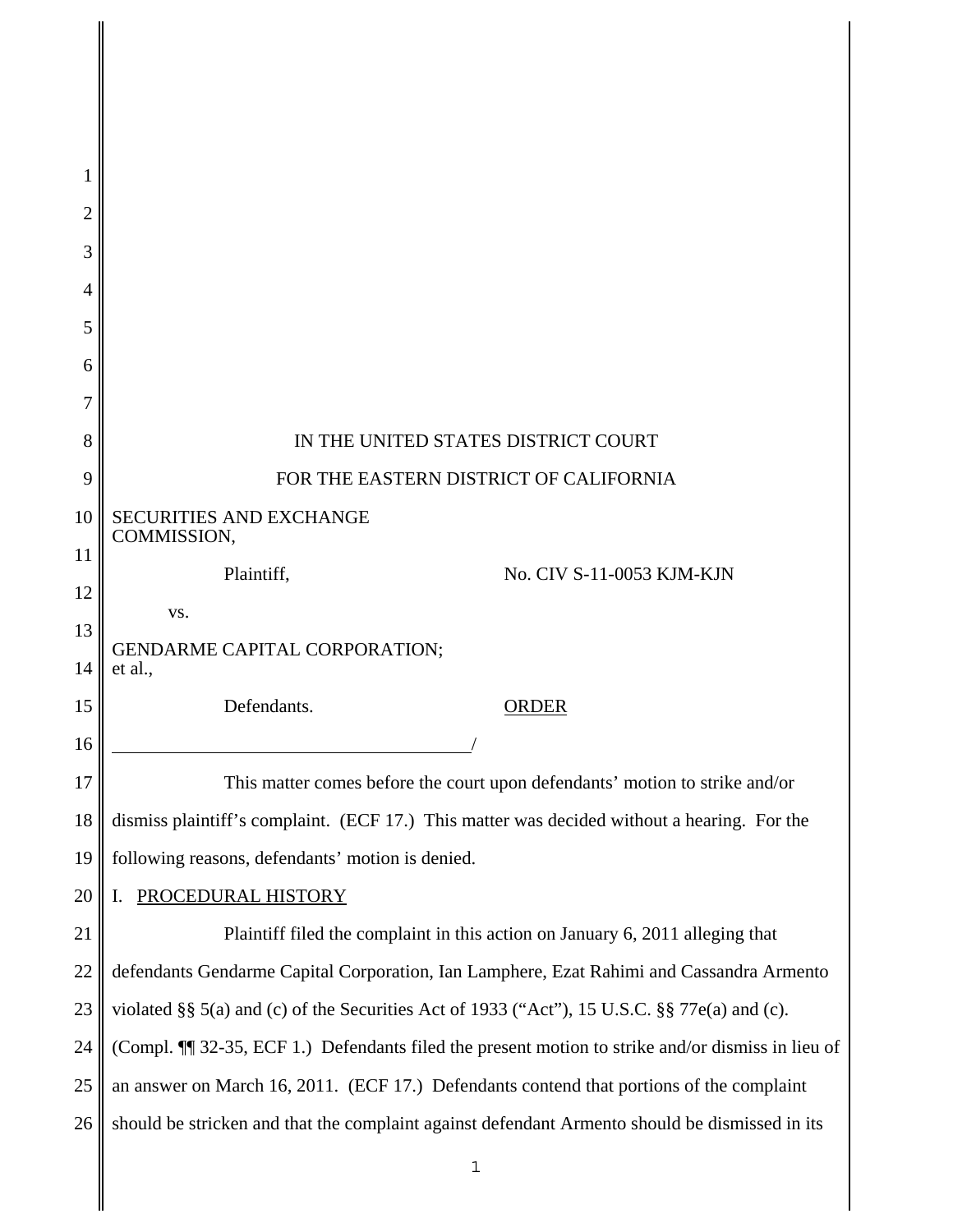1 2 entirety. (Defs.' Mot. at 3.) Plaintiff filed its opposition on April 27, 2011. (ECF 20.) Defendants filed their reply on May 4, 2011. (ECF 21.)

3 II. ANALYSIS

4

5

A. Motion to Strike

I. Standard

6 7 8 9 10 11 12 13 14 15 16 17 18 19 20 21 22 23 24 25 26 Federal Rule of Civil Procedure 12(f) states "[t]he court may strike from a pleading . . . any redundant, immaterial, impertinent, or scandalous matter." "Redundant matter is defined as allegations that 'constitute a needless repetition of other averments or are foreign to the issue.'" *Taheny v. Wells Fargo Bank, N.A.*, No. CIV S-10-2123 LKK/EFB, 2011 U.S. Dist. LEXIS 44300, at \*7 (E.D. Cal. Apr. 18, 2011) (quoting *Thornton v. Solutionone Cleaning Concepts, Inc.*, No. 06-1455, 2007 U.S. Dist. LEXIS 8683 (E.D. Cal. Jan. 26, 2007)). "'Immaterial matter is that which has no essential or important relationship to the claim for relief or the defenses being pleaded [and] [i]mpertinent matter consists of statements that do not pertain, and are not necessary, to the issues in question.'" *Fantasy, Inc. v. Fogerty*, 984 F.2d 1524, 1527 (9th Cir. 1993), *rev'd on other grounds*, 510 U.S. 517, 534-35 (1994) (quoting 5 CHARLES A. WRIGHT & ARTHUR R. MILLER, FEDERAL PRACTICE AND PROCEDURE § 1382, at 706-07 & 711 (1990)). "'Scandalous' includes allegations that cast a cruelly derogatory light on a party or other person." *In re 2TheMart.com, Inc. Sec. Litig.*, 114 F. Supp. 2d 955, 965 (C.D. Cal. 2000). "[T]he function of a 12(f) motion to strike is to avoid the expenditure of time and money that must arise from litigating spurious issues by dispensing with those issues prior to trial . . . ." *Sidney-Vinstein v. A.H. Robins Co.*, 697 F.2d 880, 885 (9th Cir. 1983). "Motions to strike are disfavored and infrequently granted." *Bassett v. Ruggles*, No. CIV F-09-528 OWW/SMS, 2009 U.S. Dist. LEXIS 83349, at \*65 (E.D. Cal. Sep. 14, 2009). They "should not be granted unless it is clear that the matter to be stricken could have no possible bearing on the subject matter of the litigation," *id*., and "may cause prejudice to one of the parties." *Taheny*, 2011 U.S. Dist. LEXIS 44300, at \*7 (citing 5A CHARLES A. WRIGHT & ARTHUR R. MILLER,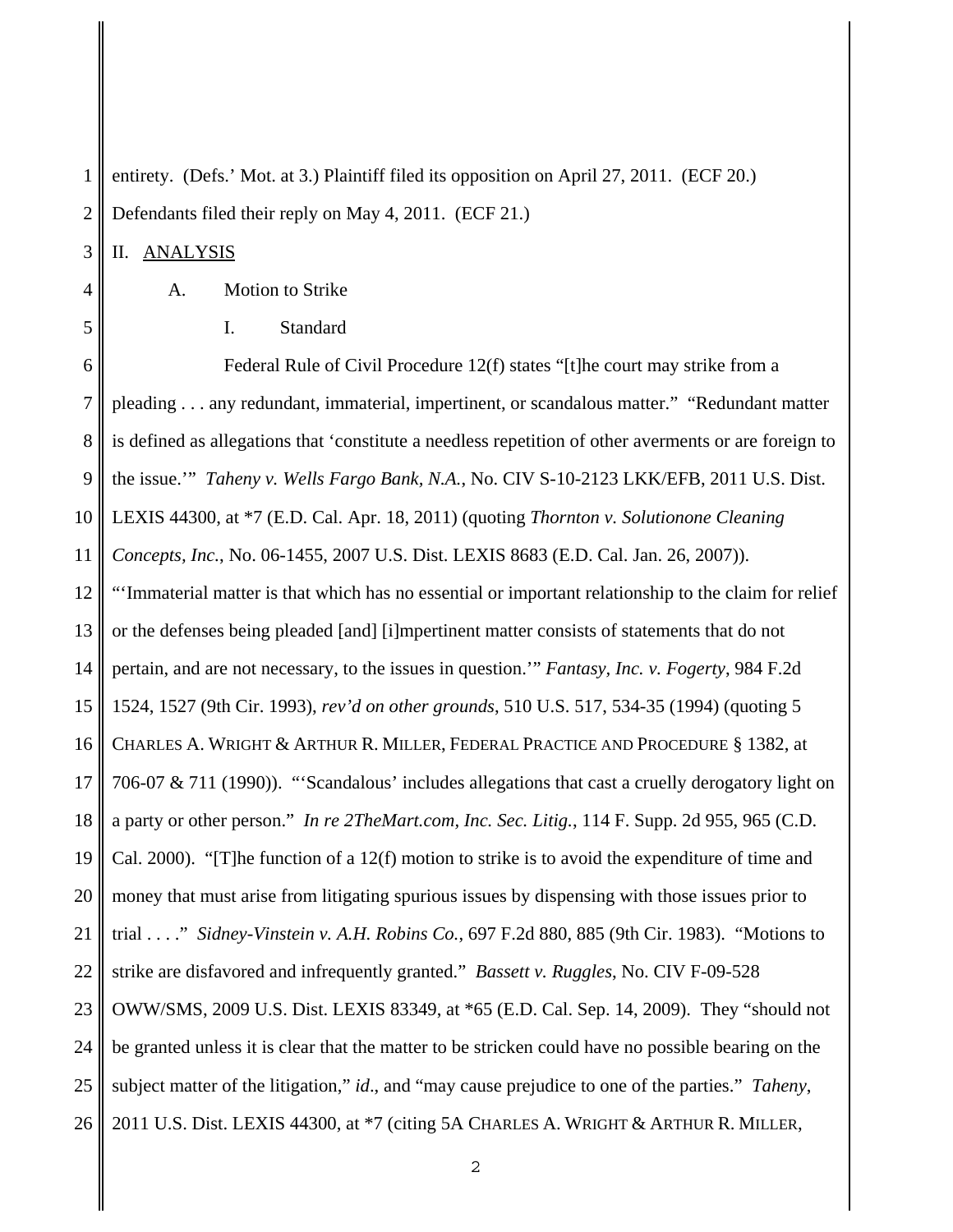1 2 3 FEDERAL PRACTICE AND PROCEDURE: Civil 2d § 1380); *see also Wynes v. Kaiser Permanente Hosps.*, No. CIV S-10-0702-MCE-GGH, 2011 U.S. Dist. LEXIS 35400, at \*31 (E.D. Cal. Mar. 31, 2011) ("courts often require a showing of prejudice by the moving party").

4

## ii. Application

5 6 7 8 9 10 11 12 13 14 15 Defendants maintain that allegations of scienter in the complaint should be stricken because they are "redundant, immaterial, impertinent, or scandalous." (Defs.' Mot. at 7.) Specifically, defendants ask the court to strike the following language: Gendarme and its principals "'falsely represented to the issuers that it purchased shares for investment purposes only'"; the principals used Gendarme "'as a conduit to dump shares of Pink Sheets companies on the public markets"'; the principals "'quickly dump[ed] most of the shares on the public market"; and Armento "'participat[ed] in Gendarme's illegal stock distributions." (*Id.* at 8 (quoting Compl.  $\P$ ], 2, 14 & 27).)<sup>1</sup> Defendants in their reply brief also raise Federal Rule of Civil Procedure  $9(b)$  as further support for their motion to strike.<sup>2</sup> (Defs.' Reply at 4.) Although plaintiff admits it is not required to allege defendants acted with scienter in stating a claim under § 5 of the Act, plaintiff is correct that it is not barred from

16 17 18 making such allegations. (Pl.'s Opp'n at 6.) Plaintiff's contention that allegations of scienter are relevant here to show that Gendarme was a statutory underwriter and to pursue certain types of relief, including permanent injunctions and civil monetary penalties (*id*.), is well-taken. Section

24 25 26  $2$  Defendants' argument that plaintiff is somehow diminishing the meaning of Federal Rule of Civil Procedure 9(b) by describing fraud but not alleging a cause of action for fraud and their apparent contention that plaintiff must comply with Rule 9(b)'s heightened pleading standard will not be considered by the court as this argument also is made for the first time in the reply brief. (Defs.' Reply at 4.) *Lerma*, 2011 U.S. Dist. LEXIS 66379, at \*15.

<sup>19</sup>

<sup>20</sup> 21 22 23  $<sup>1</sup>$  In their reply brief, it appears defendants seek to have an additional segment of the</sup> complaint stricken not raised in their moving papers – specifically, that part of paragraph 28 alleging Armento "falsely represented that Gendarme was not 'an underwriter of the issuer . . . .'" "It is improper for the moving party to introduce new facts or different legal arguments in the reply brief than presented in the moving papers." *Lerma v. Arends*, No. CIV F-11-0533 LJO/MJS, 2011 U.S. Dist. LEXIS 66379, at  $*15$  (E.D. Cal. Jun. 22, 2011). The court does not consider this new argument.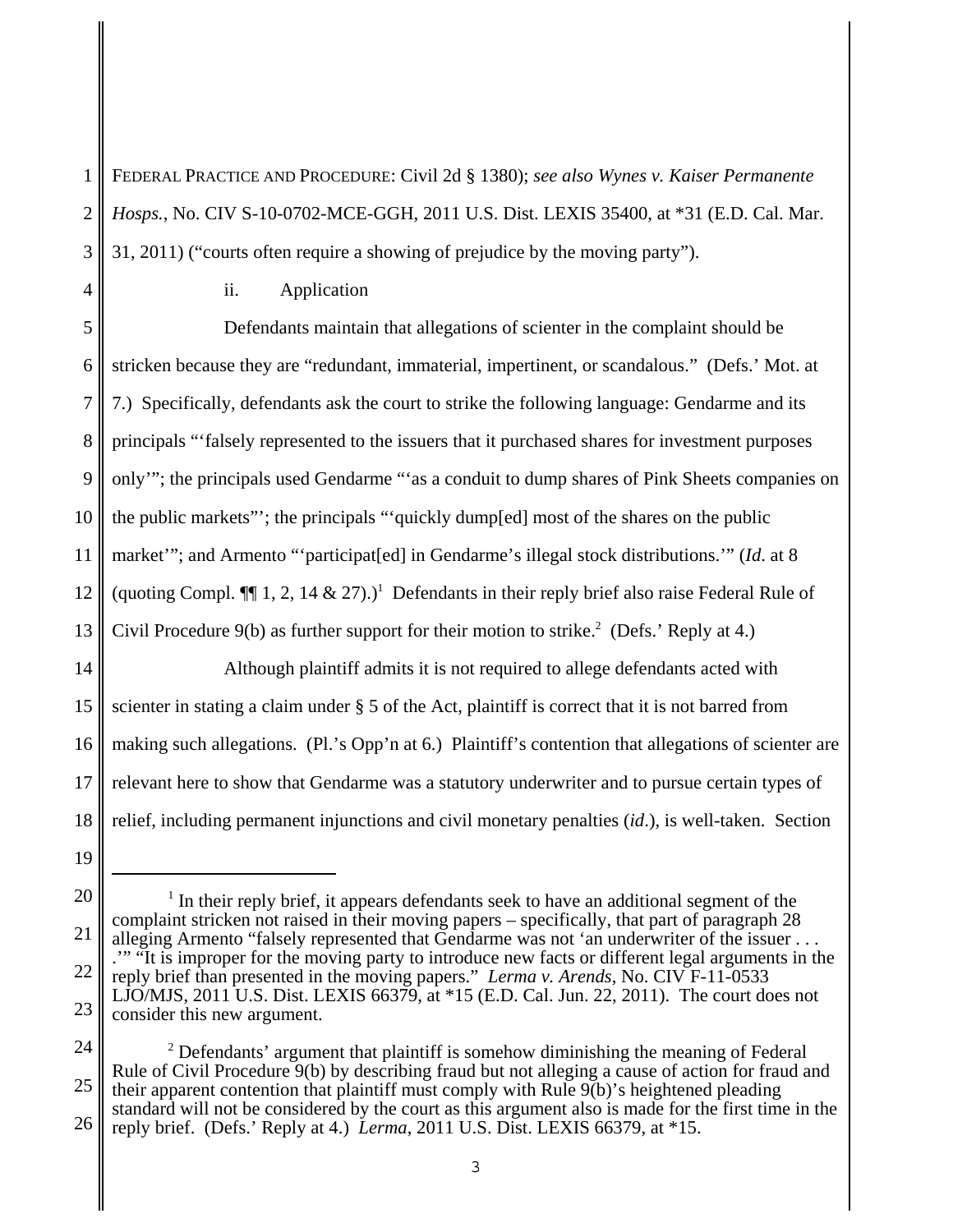1 2 3 4 5 6 7 8 9 10 11 12 13 14 15 5 does not apply to "transactions by any person other than an issuer, underwriter, or dealer." 15 U.S.C. § 77d(1). "The definition of 'underwriter' in the Securities Act is expansive." *Sec. and Exch. Comm'n v. Platforms Wireless Int'l Corp.*, 617 F.3d 1072, 1086 (9th Cir. 2010). An "underwriter" is defined as "any person who has purchased from an issuer with a view to, or offers or sells for an issuer in connection with, the distribution of any security . . . ." 15 U.S.C. § 77b(a)(11). Plaintiff alleges Gendarme was an underwriter in order to establish that defendants violated § 5; this requires plaintiff to allege that Gendarme purchased the stocks "with a view to" sell them. Likewise, "[i]n order to obtain a permanent injunction . . . , the SEC [has] the burden of showing there [is] a reasonable likelihood of future violations of the securities laws." *Murphy*, 626 F.2d at 655 (citing *U.S. v. W. T. Grant Co.*, 345 U.S. 629, 635 (1953)); *see also Sec. and Exch. Comm'n v. M&A West Inc.*, 538 F.3d 1043, 1055 (9th Cir. 2008). In addition, plaintiff must allege scienter in order to seek certain statutory penalties available against defendants; specifically, plaintiff must allege that defendants' violation of § 5 of the Act "involved fraud, deceit, manipulation, or deliberate or reckless disregard of a regulatory requirement." *See* 15 U.S.C. § 77t(d)(2); *M&A West Inc.*, 538 F.3d at 1054.

16 17 18 19 20 Moreover, the allegations defendants seek to have stricken do not rise to the level of "scandalous" as defendants contend; rather than casting a "cruelly derogatory light" on defendants, they set forth relevant, material and pertinent factual assertions against defendants. If every paragraph in every complaint could be stricken simply because a defendant took umbrage, there would be very few complaints that could pass Rule 12(b)(6) muster.

21 22 23 24 Furthermore, the complaint's allegation that Armento "'participat[ed] in Gendarme's illegal stock distributions'" goes directly to plaintiff's claim against defendant Armento: plaintiff's allegations against Armento are based on her participation in the alleged violations of § 5.

25 /////

26 /////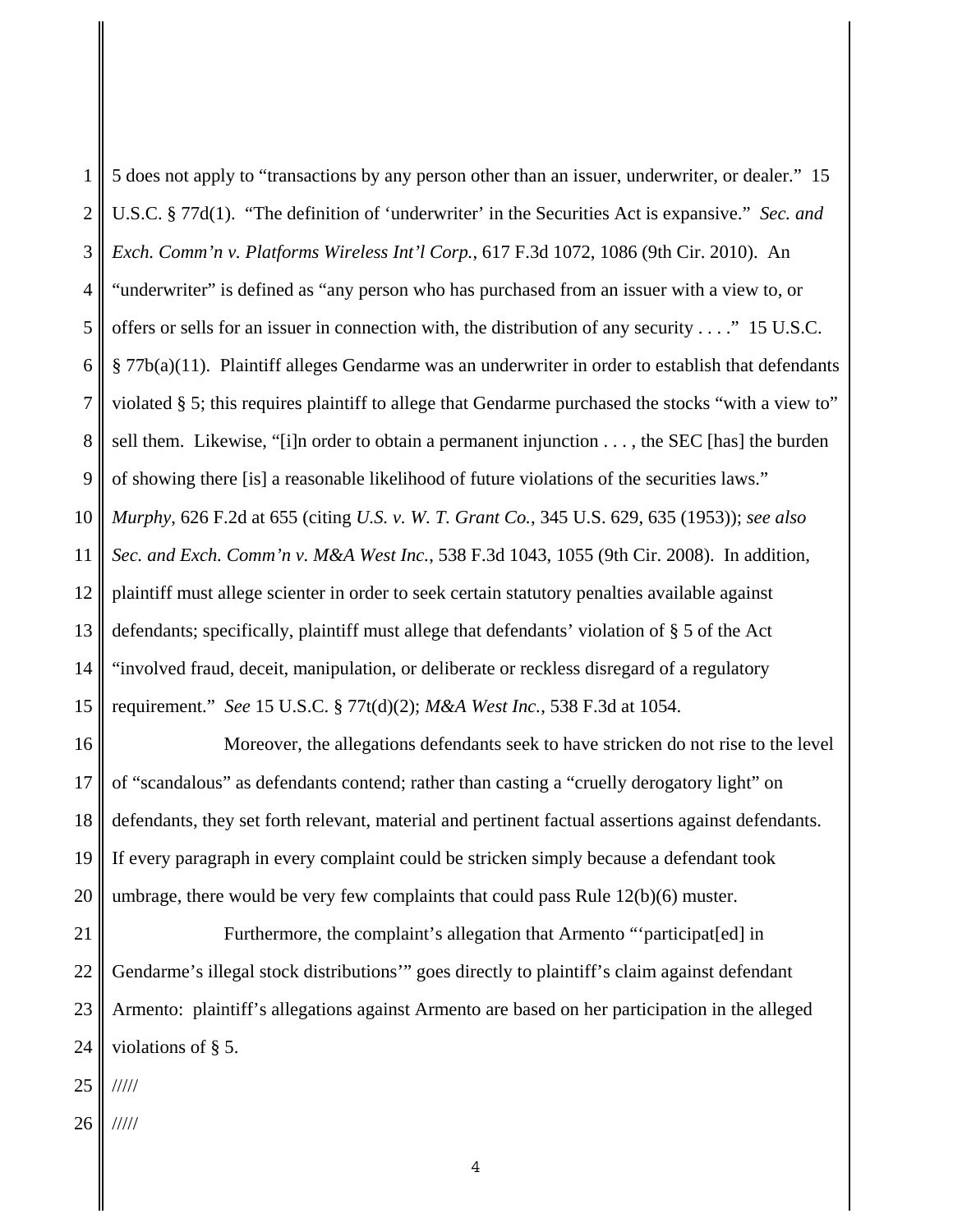| 1              | Thus, it is far from clear that the allegations defendants challenge could have no                        |
|----------------|-----------------------------------------------------------------------------------------------------------|
| $\overline{2}$ | possible bearing on this litigation. Bassett, 2009 U.S. Dist. LEXIS 83349, at *65. The court              |
| 3              | does not believe that striking them "will make trial less complicated or eliminate serious risks of       |
| 4              | prejudice to the moving party, delay, or confusion of the issues." <i>Taheny</i> , 2011 U.S. Dist.        |
| 5              | LEXIS 44300, at *7 (citing Fantasy, 984 F.2d at 1527-28). It is not for the court to "resolve"            |
| 6              | disputed and substantial factual or legal issues in deciding a motion to strike." Whittlestone, Inc.      |
| $\tau$         | v. Handi-Craft Co., 618 F.3d 970, 973 (9th Cir. 2010) (internal quotation and alterations                 |
| 8              | omitted). Defendants' motion is denied.                                                                   |
| 9              | <b>B.</b><br><b>Motion to Dismiss</b>                                                                     |
| 10             | Standard<br>I.                                                                                            |
| 11             | Under Rule 12(b)(6) of the Federal Rules of Civil Procedure, a party may move to                          |
| 12             | dismiss a complaint for "failure to state a claim upon which relief can be granted." A court may          |
| 13             | dismiss "based on the lack of cognizable legal theory or the absence of sufficient facts alleged          |
| 14             | under a cognizable legal theory." Balistreri v. Pacifica Police Dep't, 901 F.2d 696, 699 (9th Cir.        |
| 15             | 1990).                                                                                                    |
| 16             | Although a complaint need contain only "a short and plain statement of the claim                          |
| 17             | showing that the pleader is entitled to relief," FED. R. CIV. P. $8(a)(2)$ , in order to survive a motion |
| 18             | to dismiss this short and plain statement "must contain sufficient factual matter to 'state a             |
| 19             | claim to relief that is plausible on its face." Ashcroft v. Iqbal, 556 U.S. 662, 129 S.Ct. 1937.          |
| 20             | 1949 (2009) (quoting Bell Atlantic Corp. v. Twombly, 550 U.S. 544, 570 (2007)). A complaint               |
| 21             | must include something more than "an unadorned, the-defendant-unlawfully-harmed-me                        |
| 22             | accusation" or "'labels and conclusions' or 'a formulaic recitation of the elements of a cause of         |
| 23             | action." Id. at 1949 (quoting Twombly, 550 U.S. at 555). Determining whether a complaint will             |
| 24             | survive a motion to dismiss for failure to state a claim is a "context-specific task that requires the    |
| 25             | reviewing court to draw on its judicial experience and common sense." Id. at 1950. Ultimately,            |
| 26             | 11111                                                                                                     |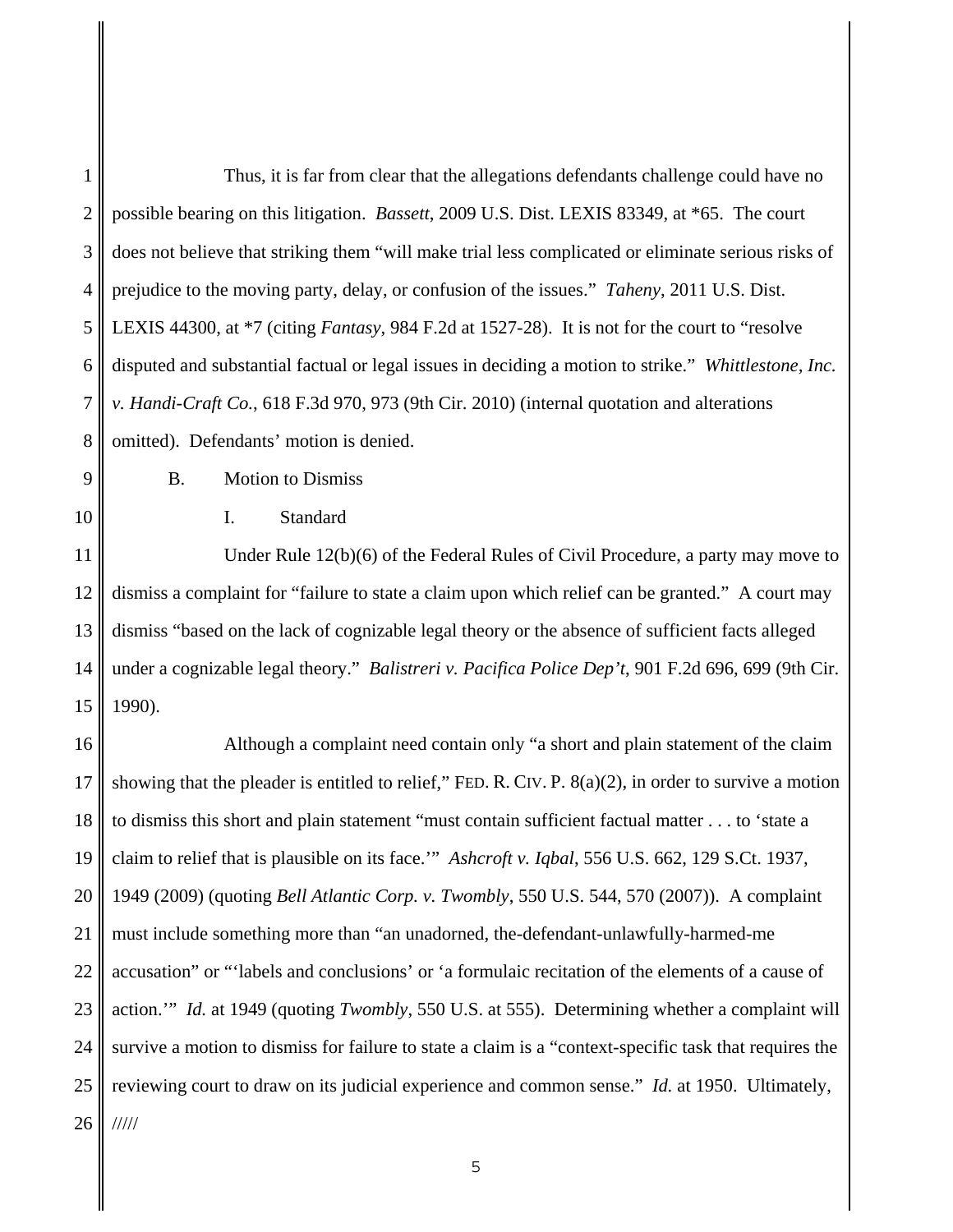1 2 the inquiry focuses on the interplay between the factual allegations of the complaint and the dispositive issues of law in the action. *See Hishon v. King & Spalding*, 467 U.S. 69, 73 (1984).

3 4 5 6 7 8 9 In making this context-specific evaluation, this court must construe the complaint in the light most favorable to the plaintiff and accept as true the factual allegations of the complaint. *Erickson v. Pardus*, 551 U.S. 89, 93-94 (2007). This rule does not apply to "'a legal conclusion couched as a factual allegation,'" *Papasan v. Allain*, 478 U.S. 265, 286 (1986) (quoted in *Twombly*, 550 U.S. at 555), nor to "allegations that contradict matters properly subject to judicial notice" or to material attached to or incorporated by reference into the complaint. *Sprewell v. Golden State Warriors*, 266 F.3d 979, 988-89 (9th Cir. 2001).

10

## ii. Application

11 12 13 14 15 16 17 18 19 Defendants contend that § 5's restrictions are on sellers and issuers, not on legal advisors. (Defs.' Mot. at 10.) Likewise, defendants maintain that Armento was not an underwriter for purposes of § 5 because she "never even purchased the underlying securities, no less distributed them," nor was she an affiliate. (*Id*. at 11-12.) Defendants contend that even if secondary liability is feasible under § 5, Armento cannot be found secondarily liable. (*Id*. at 13.) Defendants further maintain that plaintiff does not present sufficient factual allegations that Armento participated in the stock distributions. (Defs.' Reply at 8.) Plaintiff counters that courts "have consistently found Section 5 liability for attorneys" in these circumstances. (Pl.'s Opp'n at 8.)

20 21 22 23 24 25 26 Section 5(a) of the Act states: "Unless a registration statement is in effect as to a security, it shall be unlawful for any person, directly or indirectly– $(1)$  to make use of any means or instruments of transportation or communication in interstate commerce or of the mails to sell such security through the use or medium of any prospectus or otherwise; or (2) to carry or cause to be carried through the mails or in interstate commerce, by any means or instruments of transportation, any such security for the purpose of sale or the delivery after sale." 15 U.S.C. § 77e(a). Section 5(c) of the Act states: "It shall be unlawful for any person, directly or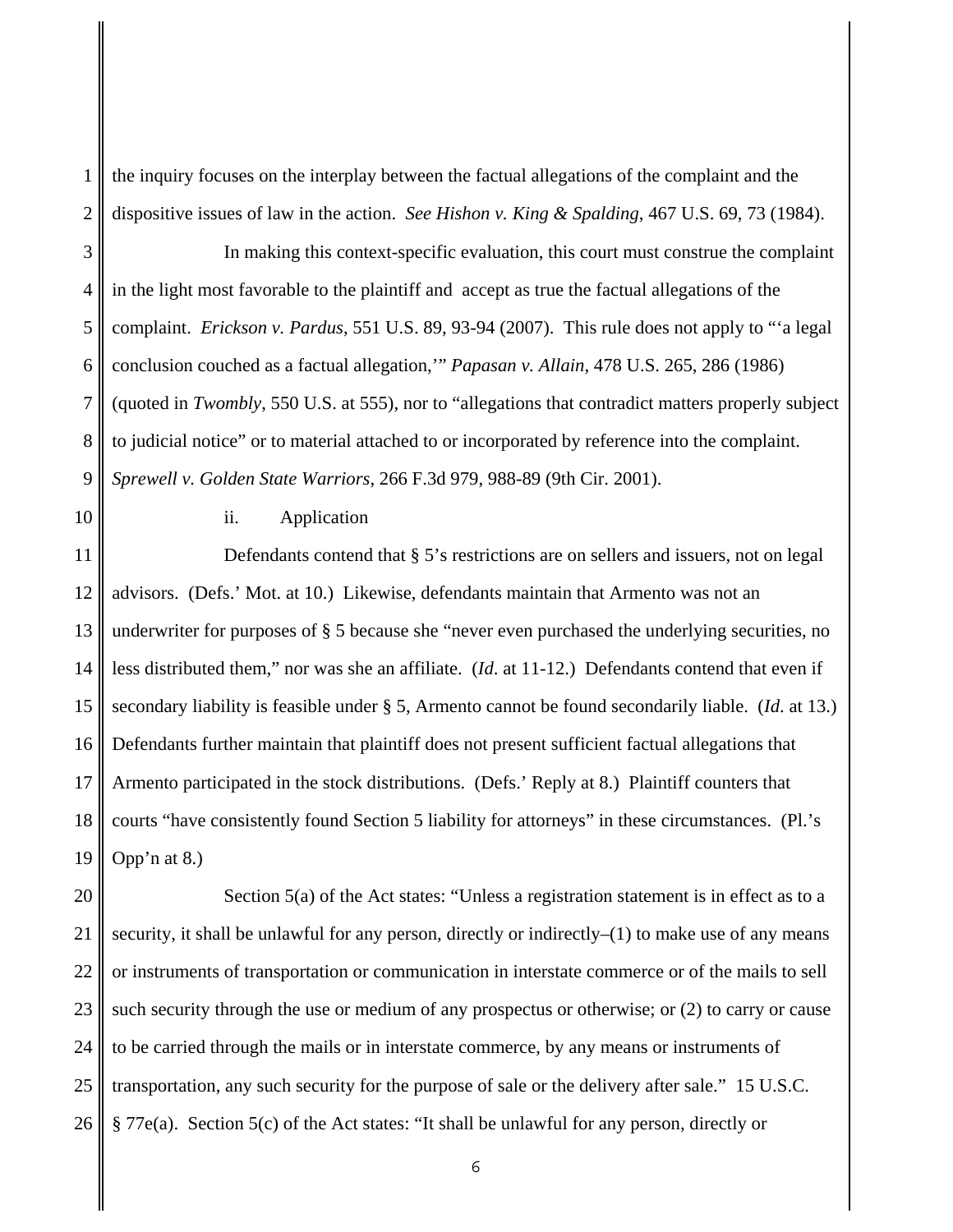1 2 3 4 5 6 7 8 9 10 11 12 indirectly, to make use of any means or instruments of transportation or communication in interstate commerce or of the mails to offer to sell or offer to buy through the use or medium of any prospectus or otherwise any security, unless a registration statement has been filed as to such security . . . ." 15 U.S.C. § 77e(c). "[N] ot everyone in the chain of intermediaries between a seller of securities and the ultimate buyer is sufficiently involved in the process to make him responsible for an unlawful distribution." *Geiger v. Sec. and Exch. Comm'n*, 363 F.3d 481, 487 (D.C. Cir. 2004) (internal quotation and alteration omitted). However, the Ninth Circuit holds that § 5 liability will attach where a defendant "is both 'a necessary participant' and 'substantial factor' in the sales transaction." *Sec. and Exch. Comm'n v. Phan*, 500 F.3d 895, 906 (9th Cir. 2007) (quoting *Murphy*, 626 F.2d at 652). The "necessary participant" prong "asks whether, but for the defendant's participation, the sale transaction would not have taken place." *Murphy*, 626 F.2d at  $651<sup>3</sup>$ 

13 14 15 16 17 18 19 20 21 22 In the complaint, plaintiff alleges that Armento "issued more than 50 opinion letters to stock transfer agents [which] falsely claimed that Gendarme was not an 'underwriter,' and thus did not intend to distribute the shares [and] were required for Gendarme to obtain the stock without restrictions . . . which allowed Gendarme to easily sell the shares on the public markets." (Compl. 1 3; *see also, e.g., id.* 1 1 22, 28.) In addition, the complaint alleges Armento "drafted approximately 35 or more warrant agreements for Gendarme, which gave Gendarme the right to purchase an issuing company's shares." (*Id.* ¶ 27.) Plaintiff further alleges Armento engaged in these activities without first determining whether the information in the letters and warrants was true, and continued to do so after finding out that the information likely was false and that Gendarme was likely selling the shares. (*See id.* ¶¶ 27-30.) Significantly, plaintiff

<sup>25</sup> 26 <sup>3</sup> Defendants' reliance on a line of cases applying  $\S$  12 liability is unavailing. (Pl.'s Mot. at 10-11; Pl.'s Reply at 9-10.) As plaintiff indicates (Pl.'s Opp'n at  $\overline{8}$  n.2), the Ninth Circuit has explicitly stated that § 12's standard for finding liability is different from § 5's standard and that the test articulated in *Murphy* is to be used in determining whether § 5 liability will attach. *Phan*, 500 F.3d at 906 n.13.